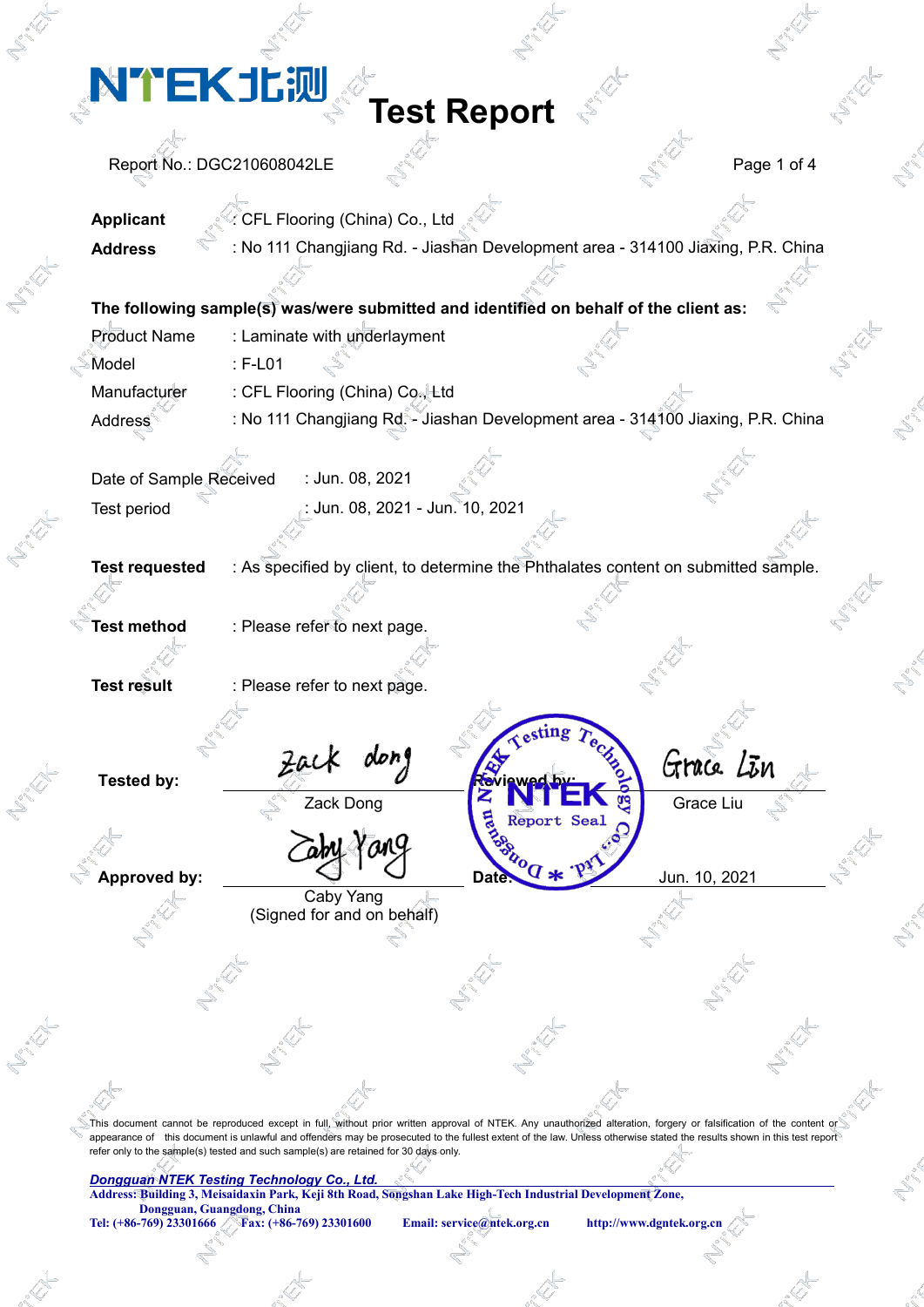## **Test Report**

Report No.: DGC210608042LE Page 2 of 4

#### **Test Results :**

Test method: With reference to CPSC-CH-C1001-09.4, tested by GC-MS.

|                                     | CAS No.        |       |            | Results     |  |
|-------------------------------------|----------------|-------|------------|-------------|--|
| <b>Test Items</b>                   |                | Unit  | <b>MDL</b> | <b>No.1</b> |  |
|                                     | 28553-12-0/    |       | 100        |             |  |
| Di-iso-nonyl phthalate (DINP)       | 68515-48-0     | mg/kg |            | N.D.        |  |
| Di-n-octyl phthalate (DNOP)         | 117-84-0       | mg/kg | 30         | N.D.        |  |
| Di (2-ethyl hexyl)-phthalate (DEHP) | $117 - 81 - 7$ | mg/kg | 30         | N.D.        |  |
|                                     | 26761-40-0/    |       |            |             |  |
| Diisodecyl phthalate (DIDP)         | 68515-49-1     | mg/kg | 100        | N.D.        |  |
| Butylbenzyl phthalate (BBP)         | 85-68-7        | mg/kg | 30         | N.D.        |  |
| Dibutyl phthalate (DBP)             | 84-74-2        | mg/kg | 30         | N.D.        |  |
| Diethyl phthalate(DEP)              | 84-66-2        | mg/kg | 30         | N.D.        |  |
| Dipropyl phthalate (DPrP)           | 131-16-8       | mg/kg | 30         | N.D.        |  |
| Diisobuty phthalate (DIBP)          | 84-69-5        | mg/kg | 30         | N.D.        |  |
| Diheptyl phthalate (DHP)            | 3648-21-3      | mg/kg | 30         | N.D.        |  |
| Dicyclohexyl phthalate (DCHP)       | 84-61-7        | mg/kg | 30         | N.D.        |  |
| Dinonyl phthalate (DNP)             | 84-76-4        | mg/kg | 30         | N.D.        |  |
| Dimethyl phthalate (DMP)            | $131 - 11 - 3$ | mg/kg | 30         | N.D.        |  |
| Diisooctyl phthalate (DIOP)         | 27554-26-3     | mg/kg | 30         | N.D.        |  |
| Dipentyl phthalate (DPP)            | 131-18-0       | mg/kg | 30         | N.D.        |  |
| Di-n-hexyl phthalate (DnHP)         | 84-75-3        | mg/kg | 30         | N.D.        |  |
| Dimethoxyethyl phthalate (DMEP)     | 117-82-8       | mg/kg | 30         | N.D.        |  |

### a. CPSIA Limit:

As required by the Consumer Product Safety Improvement Act 2008 (CPSIA), the requirement for Phthalates content in childcare items and toys is summarized below:

| :cope                            | Requirement                                                                |
|----------------------------------|----------------------------------------------------------------------------|
| Any toys and child care articles | DEHP, DIBP, DPENP, DnHP, DCHP, DINP<0.1%<br>. BBP.<br>DBP.<br>(individual) |

This document cannot be reproduced except in full, without prior written approval of NTEK. Any unauthorized alteration, forgery or falsification of the content or appearance of this document is unlawful and offenders may be prosecuted to the fullest extent of the law. Unless otherwise stated the results shown in this test report refer only to the sample(s) tested and such sample(s) are retained for 30 days only.

#### *Dongguan NTEK Testing Technology Co., Ltd.*

**Address: Building 3, Meisaidaxin Park, Keji 8th Road, Songshan Lake High-Tech Industrial Development Zone,**

**Dongguan, Guangdong, China**<br>**Tel: (+86-769) 23301666** Fax: (+86-769) 23301600

**Tel: (+86-769) 23301666 Fax: (+86-769) 23301600 Email: service@ntek.org.cn http://www.dgntek.org.cn**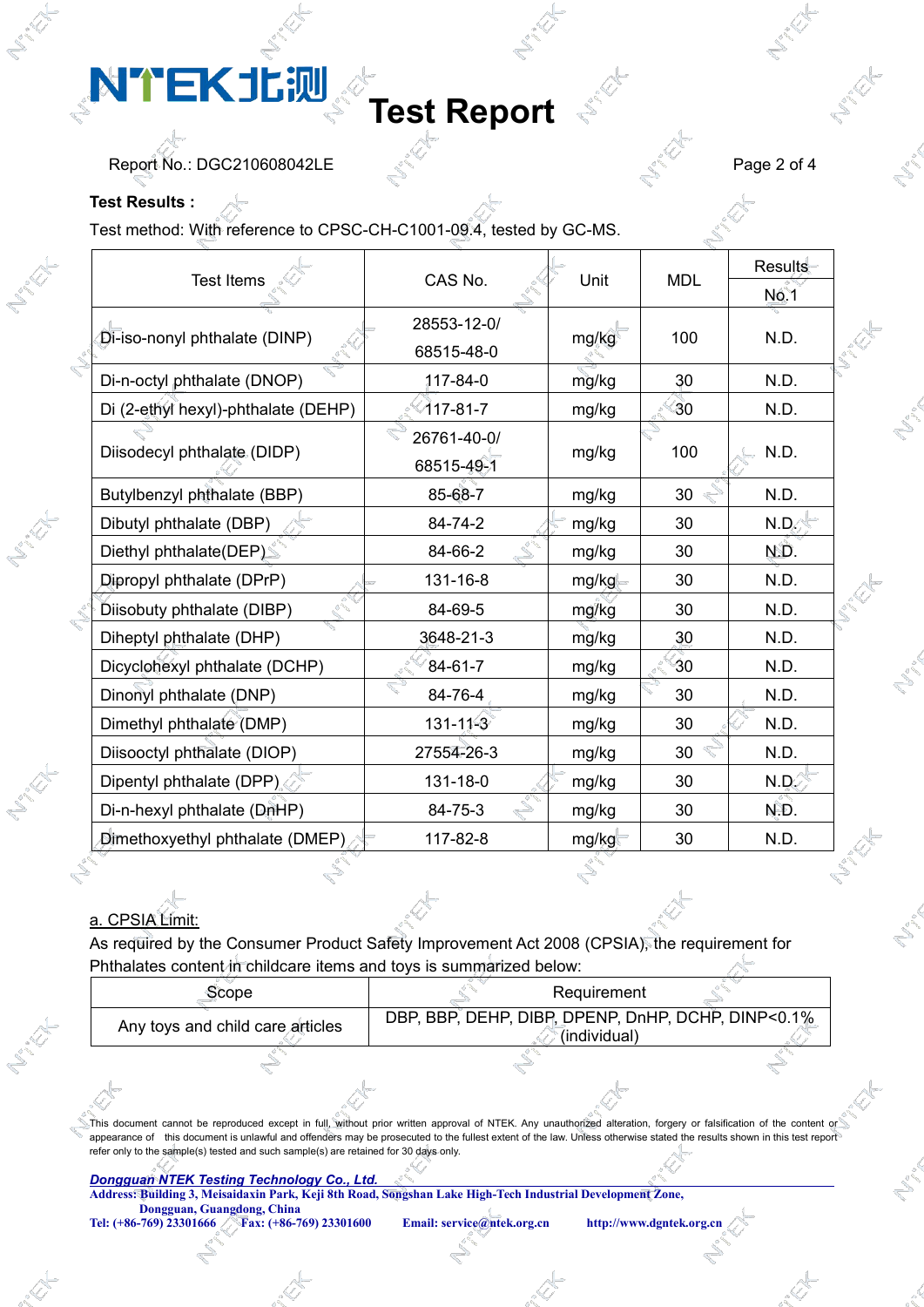### **Test Report**

Report No.: DGC210608042LE Page 3 of 4

### b. Annex XVⅡ item 51&52 of the REACH regulation Limit

| Scope                                                              | Requirement                                                               |
|--------------------------------------------------------------------|---------------------------------------------------------------------------|
| For all toys and childcare articles                                | DEHP, BBP, DBP, DIBP<0.1% (individual)<br>Total (DEHP+ BBP+DBP+DIBP)<0.1% |
| For toys and childcare articles that can be placed in the<br>mouth | Total (DINP+DNOP+DIDP)<0.1%                                               |

c. California Proposition 65 Limit - According to the client's requirement

| Items                            | Requirement           |  |
|----------------------------------|-----------------------|--|
| DEHP, DBP, BBP, DnHP, DIDP, DINP | $<$ 0.1% (individual) |  |

#### d. Client's Limit

| Items           | Requirement                         |  |
|-----------------|-------------------------------------|--|
| Each Phthalates | Not Detected( <mdl)< th=""></mdl)<> |  |

### **Test Part Description:**

No.1: Blue wooden board with brown wood grain coating with blue foam

### **Note:**

- (1) mg/kg=ppm=0.0001%;
- (2) N.D.=Not Detected(<MDL);
- (3) MDL=Method Detection Limit.

### **Operation Flow Chart:**



This document cannot be reproduced except in full, without prior written approval of NTEK. Any unauthorized alteration, forgery or falsification of the content or appearance of this document is unlawful and offenders may be prosecuted to the fullest extent of the law. Unless otherwise stated the results shown in this test report refer only to the sample(s) tested and such sample(s) are retained for 30 days only.

#### *Dongguan NTEK Testing Technology Co., Ltd.*

**Address: Building 3, Meisaidaxin Park, Keji 8th Road, Songshan Lake High-Tech Industrial Development Zone,**

**Dongguan, Guangdong, China**<br>**Tel:** (+86-769) 23301666 Fax: (+86-7

**Tel: (+86-769) 23301666 Fax: (+86-769) 23301600 Email: service@ntek.org.cn http://www.dgntek.org.cn**